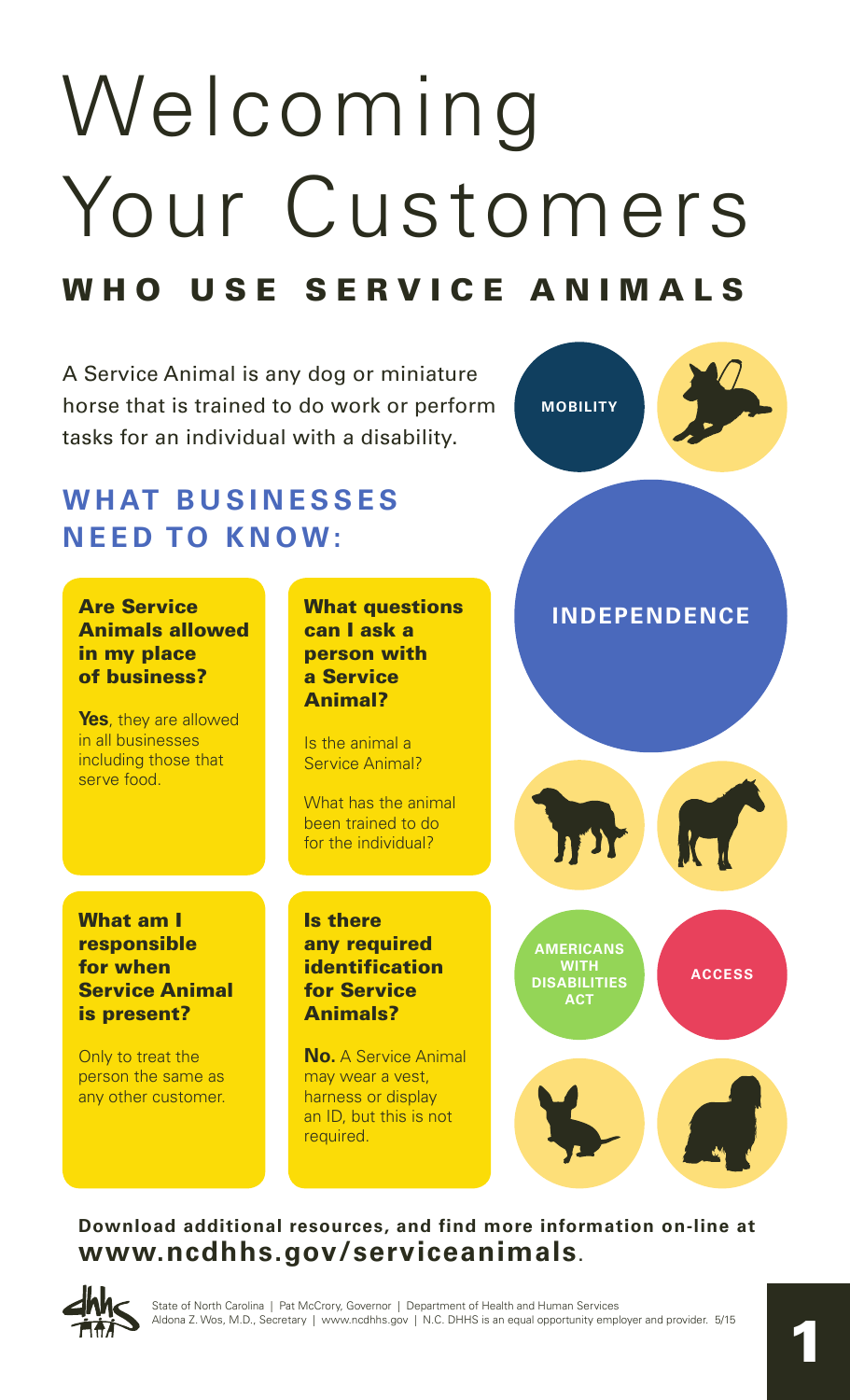# **ADDITIONAL INFORMATION**

# **What is a Service Animal?**

## **A service animal as defined by the Americans with Disabilities Act is as follows:**

"**Service animal** means any dog that is individually trained to do work or perform tasks for the benefit of an individual with a disability, including a physical, sensory, psychiatric, intellectual, or other mental disability. Other species of animals, whether wild or domestic, trained or untrained, are not service animals for the purposes of this definition. The work or tasks performed by a service animal must be directly related to the individual´s disability. Examples of work or tasks include, but are not limited to, assisting individuals who are blind or have low vision with navigation and other tasks, alerting individuals who are deaf or hard of hearing to the presence of people or sounds, providing non-violent protection or rescue work, pulling a wheelchair, assisting an individual during a seizure, alerting individuals to the presence of allergens, retrieving items such as medicine or the telephone, providing physical support and assistance with balance and stability to individuals with mobility di sabilities, and helping persons with psychiatric and neurological disabilities by preventing or interrupting impulsive or destructive behaviors. The crime deterrent effects of an animal´s presence and the provision of emotional support, well-being, comfort, or companionship do not constitute work or tasks for the purposes of this definition." (Service Animal as defined by the ADA, Title lll, subpart A 36.104 definitions, July 2010)

**In addition to the provisions about Service Dogs, the U.S. Department of Justice's revised ADA regulations have a new, separate provision about miniature horses that have been individually trained to do work or perform tasks for people with disabilities.** (Miniature horses generally range in height from 24 inches to 34 inches measured to the shoulders and generally weigh between 70 and 100 pounds.) Entities covered by the ADA must modify their policies to permit miniature horses where reasonable. The regulations set out four assessment factors to assist entities in determining whether miniature horses can be accommodated in their facility. The assessment factors are (1) whether the miniature horse is housebroken; (2) whether the miniature horse is under the owner's control; (3) whether the facility can accommodate the miniature horse's type, size, and weight; and (4) whether the miniature horse's presence will not compromise legitimate safety requirements necessary for safe operation of the facility.

## **The ADA limits the definition of Service Animals to dogs and miniature horses.**

## **Therapy dogs, emotional support dogs and companion dogs are not Service Animals as defined by the ADA.**

**In North Carolina, this law also applies to animals in training to become Service Animals. Training organizations and people training a Service Animal have the same access rights as people with disabilities using a Service Animal. The animal must wear a collar and leash, harness or cape that identifies it as a Service Animal in Training. The trainer is liable for any damage caused by the animal while in a place of business.**